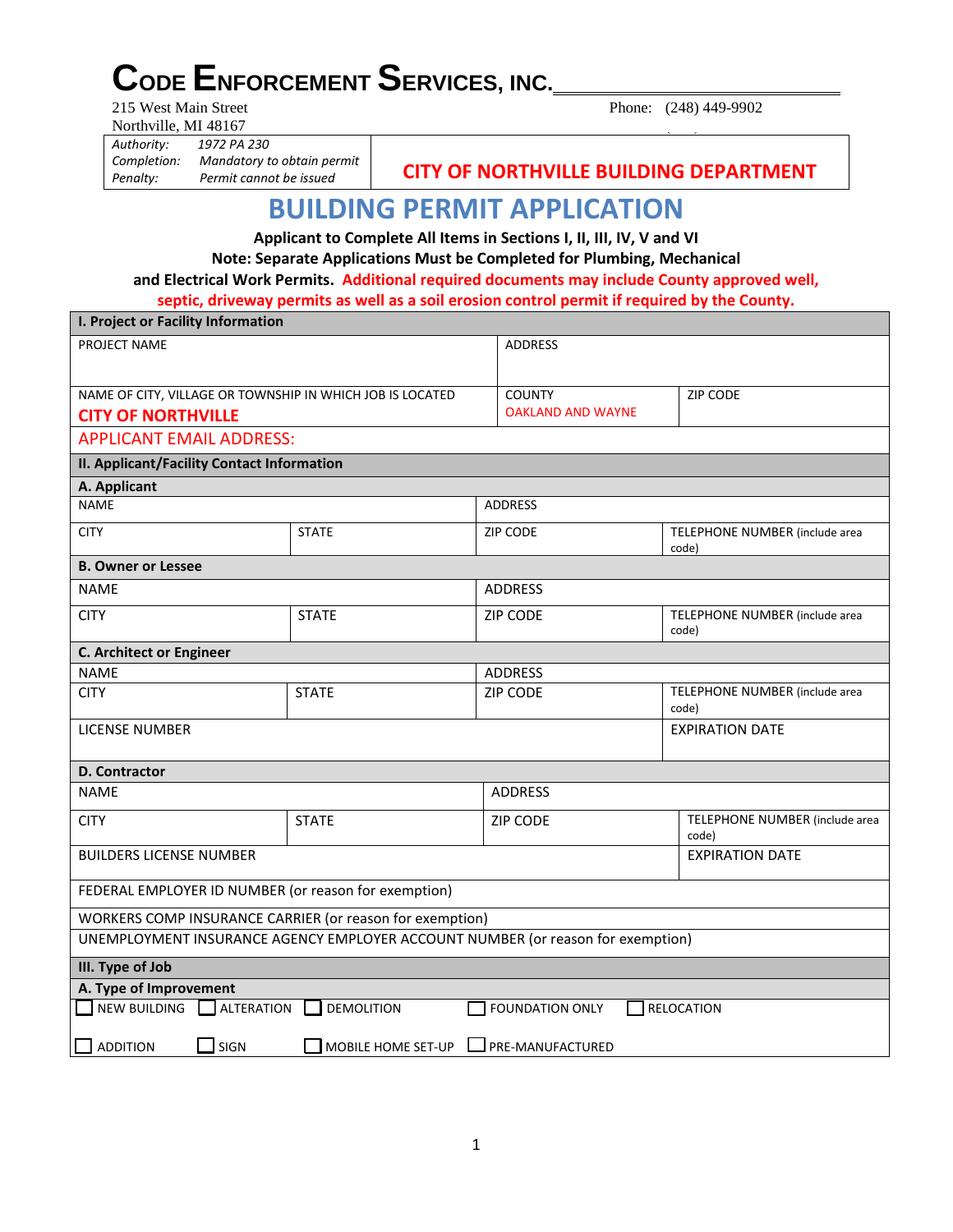The following is a list of instructions and required documents to submit for New Construction/Additions. Place a checkmark in all boxes for items completed and attached.

### BUILDING PERMIT APPLICATION

### REQUIRED SUBMITTALS

- 1. Completed and signed permit application form.
- 1 2. Two sets of complete plans to include:
	- Site plan of property showing all buildings on the lot with setback distances to property lines from each building, porches and decks (front, rear and both sides)
	- Floor plan
	- Front, sides and rear elevations
	- Foundation plan with walkout details and emergency egress, if applicable
	- Window and door sizes and placement
	- Wall section detail
- 3. Two copies of completed Energy Code compliance sheets. You may use ResCheck orComCheck.
- $\Box$  4. Two copies of a certified grade survey which includes:
	- Topography lines at one foot intervals
	- Finish floor elevation
	- Adjacent center of street elevation
	- Proposed finished rough grade elevations, proposed drainage swales and or storm water drainage measures
	- 5. One copy of Oakland or Wayne County Soil Erosion permit or waiver.
	- **6.** If tree removal is part of this project, submit a signed tree removal application complete with a site plan indicating trees to be removed.

Continue to page 2 and complete the rest of the application.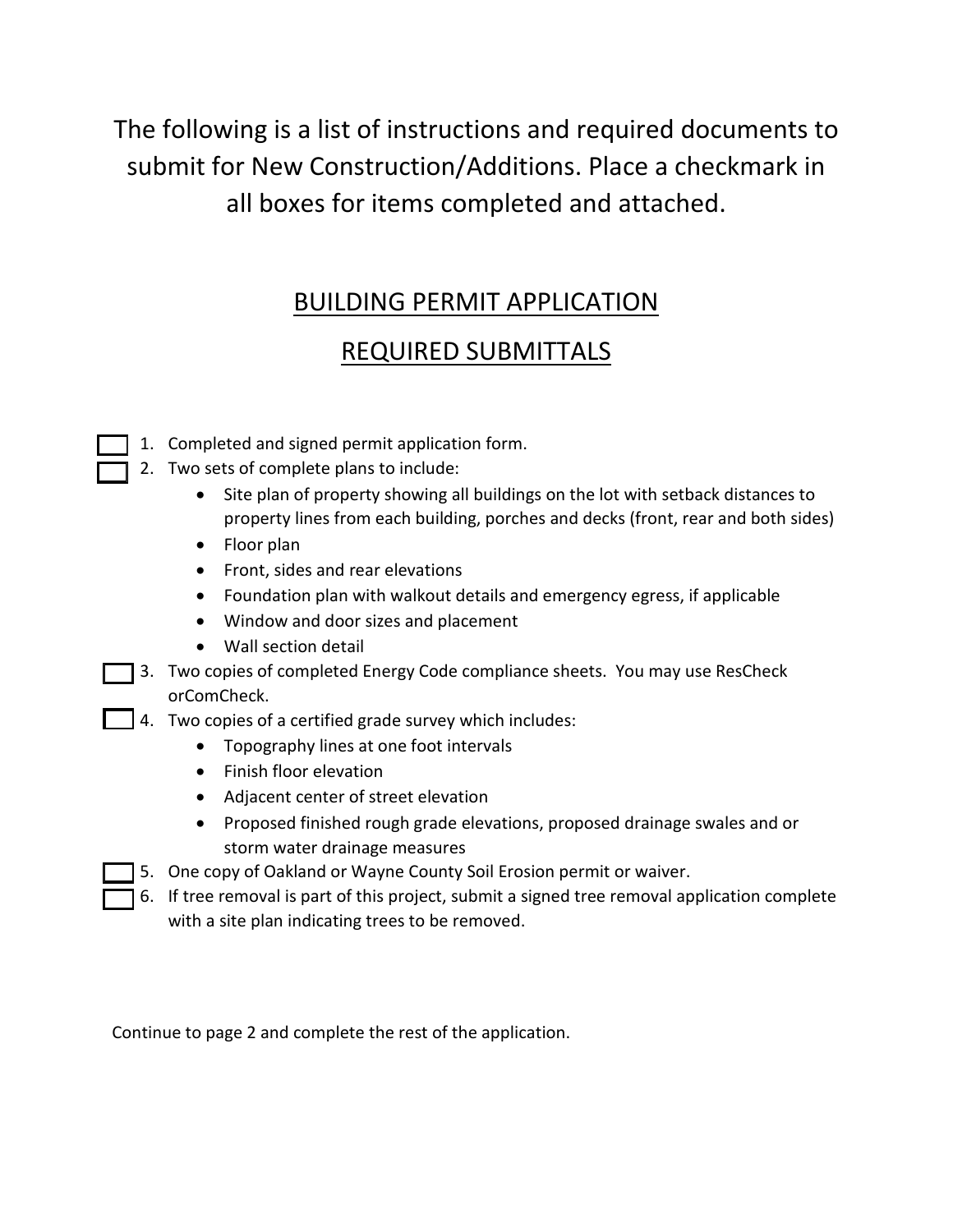| <b>B. Plan Review Required</b>                                                                                     |                                                                                                                               |                                                                          |  |  |
|--------------------------------------------------------------------------------------------------------------------|-------------------------------------------------------------------------------------------------------------------------------|--------------------------------------------------------------------------|--|--|
|                                                                                                                    | 3 sets of construction documents are required with each application for a permit, unless waived by the building official when |                                                                          |  |  |
| code compliance can be determined based on the description in the application.                                     |                                                                                                                               |                                                                          |  |  |
|                                                                                                                    | Construction documents must be sealed and signed by an architect or professional engineer in accordance with 1980, PA 299     |                                                                          |  |  |
|                                                                                                                    | as amended. The seal and signature is not required for one and two family dwellings less than 3,500 square feet of calculated |                                                                          |  |  |
| floor area and public work projects less than \$15,000 in total construction cost.                                 |                                                                                                                               |                                                                          |  |  |
| GIVE A BRIEF DESPRIPTION OF THE PROJECT:                                                                           |                                                                                                                               |                                                                          |  |  |
|                                                                                                                    |                                                                                                                               |                                                                          |  |  |
|                                                                                                                    |                                                                                                                               |                                                                          |  |  |
|                                                                                                                    |                                                                                                                               |                                                                          |  |  |
|                                                                                                                    |                                                                                                                               |                                                                          |  |  |
| IV. Plan Review Information                                                                                        |                                                                                                                               |                                                                          |  |  |
| A. Residential - Buildings Regulated by the Michigan Residential Code                                              |                                                                                                                               |                                                                          |  |  |
| <b>ONE FAMILY</b>                                                                                                  | TOWNHOUSE - NO. OF UNITS                                                                                                      | DETACHED GARAGE                                                          |  |  |
| $\Box$ TWO OR MORE FAMILY                                                                                          | ATTACHED GARAGE                                                                                                               | <b>OTHER CONTROLLER</b>                                                  |  |  |
| NO. OF UNITS                                                                                                       |                                                                                                                               |                                                                          |  |  |
| B. Buildings Regulated by the Michigan Building Code (COMMERCIAL ONLY)                                             |                                                                                                                               |                                                                          |  |  |
| (A-1) ASSEMBLY (THEATRES, ETC.)                                                                                    | (H-1) HIGH HAZARD (DETONATION)                                                                                                | (M) MERCANTILE                                                           |  |  |
| (A-2) ASSEMBLY (RESTAURANTS, BARS, ETC.)                                                                           | $\Box$ (H-2) HIGH HAZARD (DEFLAGRATION)                                                                                       | $\Box$ (R-1) RESIDENTIAL 1 (HOTELS, MOTELS)                              |  |  |
| $\Box$ (A-3) ASSEMBLY (CHURCHES, LIBRARIES, ETC.)                                                                  | $\Box$ (H-3) HIGH HAZARD (COMBUSTION)                                                                                         | $\Box$ (R-2) RESIDENTIAL 2 (MULTIPLE FAMILY)                             |  |  |
| $\Box$ (A-4) ASSEMBLY (INDOOR SPORTS, ETC.)                                                                        | $\Box$ (H-4) HIGH HAZARD (HEALTH HAZARD)                                                                                      | $\Box$ (R-3) RESIDENTIAL 3 (CHILD & ADULT CARE)                          |  |  |
| (A-5) ASSEMBLY (OUTDOOR SPORTS, ETC.)                                                                              | $\Box$ (H-5) HIGH HAZARD (HPM)                                                                                                | $\Box$ (R-4) RESIDENTIAL 4 (ASSISTED LIVING)                             |  |  |
| $\Box$ (B) BUSINESS<br>$\Box$ (E) EDUCATION                                                                        | (I-1) INSTITUTIONAL 1 (SUPERVISED)<br>$\Box$ (I-2) INSTITUTIONAL 2 (HOSPITALS ETC.)                                           | $\Box$ (S-1) STORAGE 1 (MODERATE HAZARD)<br>(S-2) STORAGE 2 (LOW HAZARD) |  |  |
| $\Box$ (F-1) FACTORY (MODERATE HAZARD)                                                                             | $\Box$ (I-3) INSTITUTIONAL 3 (PRISONS ETC.)                                                                                   | $\Box$ (U) UTILITY (MISCELLANEOUS)                                       |  |  |
| $\Box$ (F-2) FACTORY (LOW HAZARD)                                                                                  | $\Box$ (I-4) INSTITUTIONAL 4 (DAY CARE ETC.)                                                                                  |                                                                          |  |  |
|                                                                                                                    | NEW COMMERCIAL CONSTRUCTION - Provide a brief description of the work to be covered by the building permit:                   |                                                                          |  |  |
|                                                                                                                    |                                                                                                                               |                                                                          |  |  |
|                                                                                                                    |                                                                                                                               |                                                                          |  |  |
| <b>V. Building Data</b>                                                                                            |                                                                                                                               |                                                                          |  |  |
| A. Type of Mechanical                                                                                              |                                                                                                                               |                                                                          |  |  |
| WILL THERE BE FIRE SUPPRESSION? THES TIMO                                                                          | <b>FORCED AIR</b><br>$\Box$ YES $\Box$ NO                                                                                     | <b>BOILER</b><br>$\Box$ YES $\Box$ NO                                    |  |  |
| <b>B. Type of Construction</b>                                                                                     |                                                                                                                               |                                                                          |  |  |
| □ 1A - Non Combustible (Protected                                                                                  | $\Box$ 1B – Non Combustible (Rated                                                                                            | 2A - Non Combustible (Rated<br>П                                         |  |  |
| <b>Structural Elements) 3HR</b>                                                                                    | <b>Structural Elements) 2HR</b>                                                                                               | <b>Structural Elements) 1HR</b>                                          |  |  |
| $\Box$ 2B – Non Combustible (Non Rated                                                                             | $\Box$ 3A – Non Combustibles (Exterior                                                                                        | $\Box$ 3B – Non Combustible (Bearing Walls                               |  |  |
| <b>Structural Elements)</b>                                                                                        | Walls Only)                                                                                                                   | Rated)                                                                   |  |  |
| $\Box$ 4 - Heavy Timber                                                                                            | $\Box$ 5A - Combustible (Structural                                                                                           | $\Box$ 5B - Combustible (All Elements Not                                |  |  |
|                                                                                                                    | Elements Rated) 1HR                                                                                                           | Rated)                                                                   |  |  |
| C. Dimensions / Data                                                                                               |                                                                                                                               |                                                                          |  |  |
| Basement square footage                                                                                            | Setbacks:<br>Front=                                                                                                           | Side=<br>Side=<br>Rear=                                                  |  |  |
| 1 <sup>ST</sup> Floor square footage                                                                               |                                                                                                                               |                                                                          |  |  |
| 2 <sup>nd</sup> Floor square footage                                                                               | <u> 1980 - Jan Stein Stein Inge</u>                                                                                           |                                                                          |  |  |
|                                                                                                                    | $\equiv$ . The contract of the contract of $\sim$                                                                             |                                                                          |  |  |
| Attached garage square footage = ______________<br>Construction valuation=\$                                       |                                                                                                                               |                                                                          |  |  |
| Note: This includes the costs of materials and labor to complete<br>Detached building square foot = ______________ |                                                                                                                               |                                                                          |  |  |
| Deck square footage<br>the project including all trades.                                                           |                                                                                                                               |                                                                          |  |  |
| D. Number of Off Street Parking Spaces                                                                             |                                                                                                                               |                                                                          |  |  |
|                                                                                                                    |                                                                                                                               |                                                                          |  |  |
| <b>ENCLOSED</b>                                                                                                    | <b>OUTDOORS</b>                                                                                                               |                                                                          |  |  |
|                                                                                                                    |                                                                                                                               |                                                                          |  |  |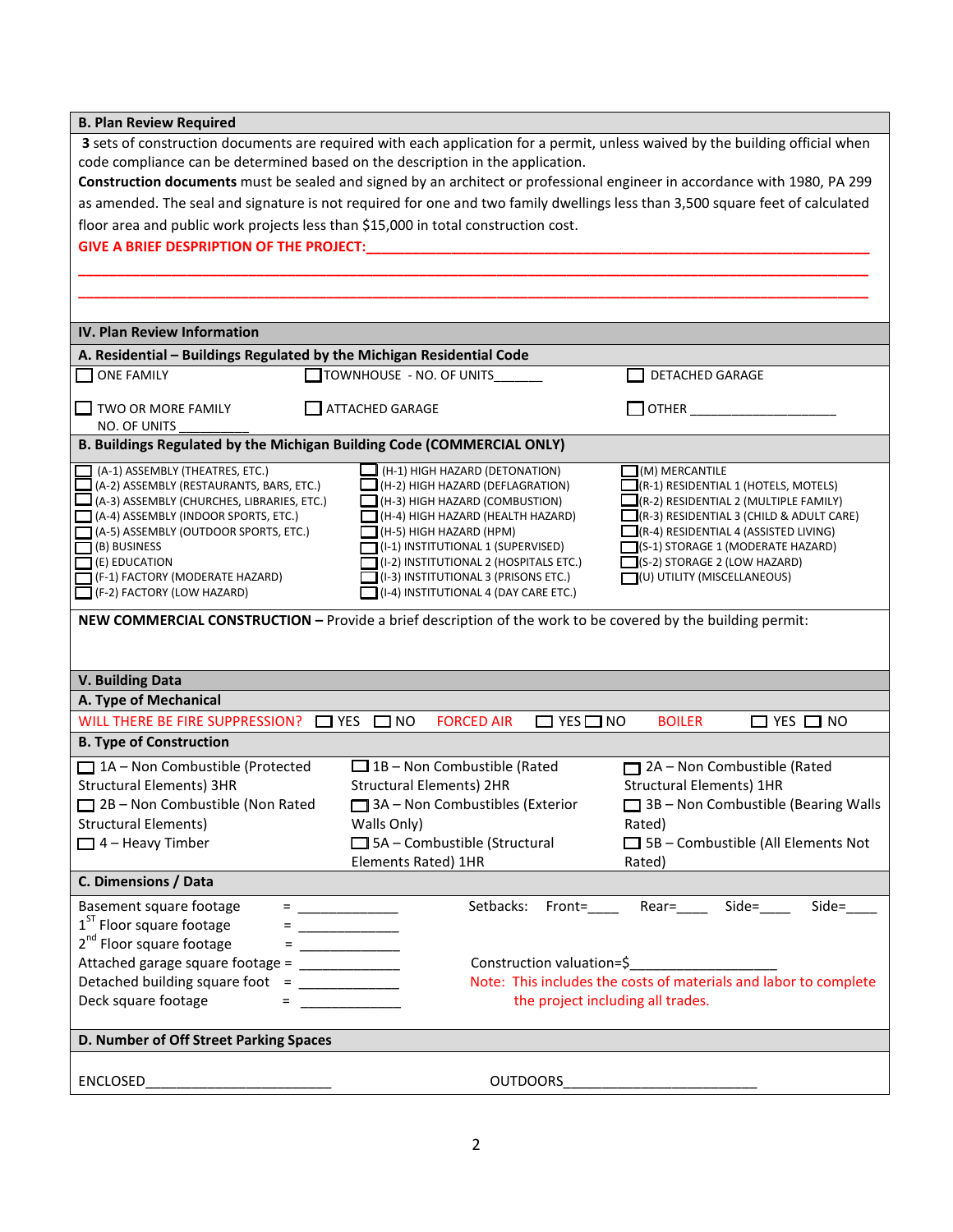| <b>VI. Signature</b>                                                                                                                                                                                                                        |                         |                 |                                        |               |           |
|---------------------------------------------------------------------------------------------------------------------------------------------------------------------------------------------------------------------------------------------|-------------------------|-----------------|----------------------------------------|---------------|-----------|
| I HEREBY CERTIFY THAT THE PROPOSED WORK IS AUTHORIZED BY THE OWNER OF RECORD AND THAT I HAVE BEEN                                                                                                                                           |                         |                 |                                        |               |           |
| AUTHORIZED BY THE OWNER TO MAKE THIS APPLICATION AS HIS/HER AUTHORIZED AGENT, AND WE AGREE TO CONFORM TO                                                                                                                                    |                         |                 |                                        |               |           |
| ALL APPLICABLE LAWS OF THE STATE OF MICHIGAN. ALL INFORMATION SUBMITTED ON THIS APPLICATION IS ACCURATE TO                                                                                                                                  |                         |                 |                                        |               |           |
| THE BEST OF MY KNOWLEDGE.                                                                                                                                                                                                                   |                         |                 |                                        |               |           |
| Section 23a of the state construction code act of 1972, 1972 PA 230, MCL 125.1523a, prohibits a person from conspiring to                                                                                                                   |                         |                 |                                        |               |           |
| circumvent the licensing requirements of this state relating to persons who are to perform work on a residential building or<br>a residential structure. Violators of section 23a are subjected to civil fines.                             |                         |                 |                                        |               |           |
| SIGNATURE OF OWNER (If owner is applicant)                                                                                                                                                                                                  |                         |                 | <b>TYPE OR PRINT</b>                   |               |           |
| SIGNATURE OF OWNER'S AGENT                                                                                                                                                                                                                  |                         |                 | <b>TYPE OR PRINT</b>                   |               |           |
|                                                                                                                                                                                                                                             |                         |                 |                                        |               |           |
| In order to keep accurate record cards, the Assessing Department will also conduct inspection(s) of your new construction.                                                                                                                  |                         |                 |                                        |               |           |
| VII. Local Governmental Agency to Complete This Section                                                                                                                                                                                     |                         |                 |                                        |               |           |
|                                                                                                                                                                                                                                             |                         |                 | <b>ENVIRONMENTAL CONTROL APPROVALS</b> |               |           |
|                                                                                                                                                                                                                                             | <b>REQUIRED?</b>        | <b>APPROVED</b> | <b>DATE</b>                            | <b>NUMBER</b> | <b>BY</b> |
| $A - Z$ oning                                                                                                                                                                                                                               | $\Box$ Yes $\Box$ No    |                 |                                        |               |           |
| <b>B-Site Plan Approval</b>                                                                                                                                                                                                                 | $\Box$ Yes $\Box$ No    |                 |                                        |               |           |
| C-Soil Erosion                                                                                                                                                                                                                              | $\Box$ Yes $\Box$ No    |                 |                                        |               |           |
|                                                                                                                                                                                                                                             |                         |                 |                                        |               |           |
| $D - Well$                                                                                                                                                                                                                                  | $\Box$ Yes<br>$\Box$ No |                 |                                        |               |           |
| E-Septic/Sewer                                                                                                                                                                                                                              | $\Box$ Yes $\Box$ No    |                 |                                        |               |           |
|                                                                                                                                                                                                                                             |                         |                 |                                        |               |           |
| VIII. Validation - For Department Use Only                                                                                                                                                                                                  |                         |                 |                                        |               |           |
| PERMIT FEE BREAKDOWN                                                                                                                                                                                                                        |                         |                 |                                        |               |           |
| PERMIT FEE<br>USE GROUP A SERVICE OF THE STATE OF THE STATE OF THE STATE OF THE STATE OF THE STATE OF THE STATE OF THE STATE OF THE STATE OF THE STATE OF THE STATE OF THE STATE OF THE STATE OF THE STATE OF THE STATE OF THE STATE OF THE |                         |                 |                                        |               |           |
| PLAN REVIEW FEE = $$$                                                                                                                                                                                                                       |                         |                 |                                        |               |           |
| PERMIT FEE BASED ON ADOPTED FEE SCHEDULE = \$                                                                                                                                                                                               |                         |                 |                                        |               |           |
|                                                                                                                                                                                                                                             |                         |                 |                                        |               |           |
| <b>APPROVAL SIGNATURE</b>                                                                                                                                                                                                                   |                         |                 | <b>DATE</b>                            |               |           |
| TITLE: City of Northville Building Official                                                                                                                                                                                                 |                         |                 | <b>DATE</b>                            |               |           |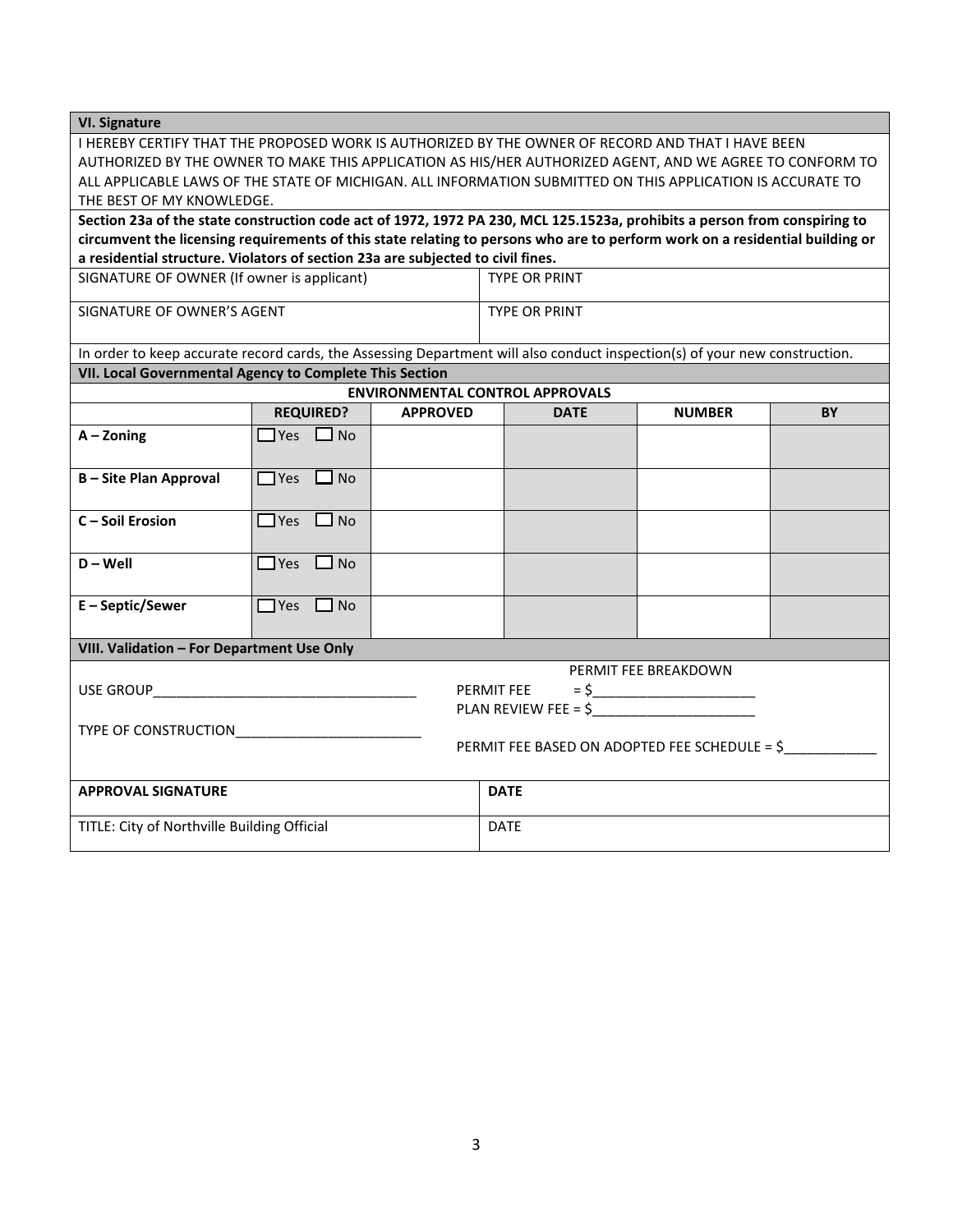

### **BUILDING DEPARTMENT BOND RETURN FORM**

#### **INSTRUCTIONS**

- Completed form is required for all Building Permits with a construction value of \$25,000 or more.
- This form must be submitted at the time of application. A Building Permit will not be issued without a signed form. **A signed customer contract does not substitute the signature requirements for this form.**
- If the permit or permit application includes the Contractor's name, this form must be signed by both the Contractor and Property Owner. **A signed customer contract does not substitute the signature requirements for this form.**
- All changes require submission of a newly executed Bond Return Form.

| <b>Property Address_</b> |  |  |  |
|--------------------------|--|--|--|
|                          |  |  |  |

**Bond is refunded by check. Refund Bond to** *[PRINT LEGIBLY]:*

| Name    |  |  |  |
|---------|--|--|--|
| Address |  |  |  |

\_\_\_\_\_\_\_\_\_\_\_\_\_\_\_\_\_\_\_\_\_\_\_\_\_\_\_\_\_\_\_\_\_\_\_\_\_\_\_\_\_\_\_\_\_\_\_\_\_\_\_

*If the permit or application indicates a Contractor, BOTH the Contractor and Property Owner must sign this form. Building Permit will not be issued if either signature is missing. A signed customer contract does not substitute for the signatures required on this form.*

| <b>PRINT NAME</b>                                               |                      |
|-----------------------------------------------------------------|----------------------|
|                                                                 | Date _______________ |
|                                                                 |                      |
|                                                                 | Date ____________    |
|                                                                 | <b>OFFICE USE</b>    |
|                                                                 |                      |
|                                                                 |                      |
| (initial) Bond Return Form Scanned into Building Permit Program |                      |
| (initial) Bond Return Form filed with original Building Bond    |                      |
|                                                                 |                      |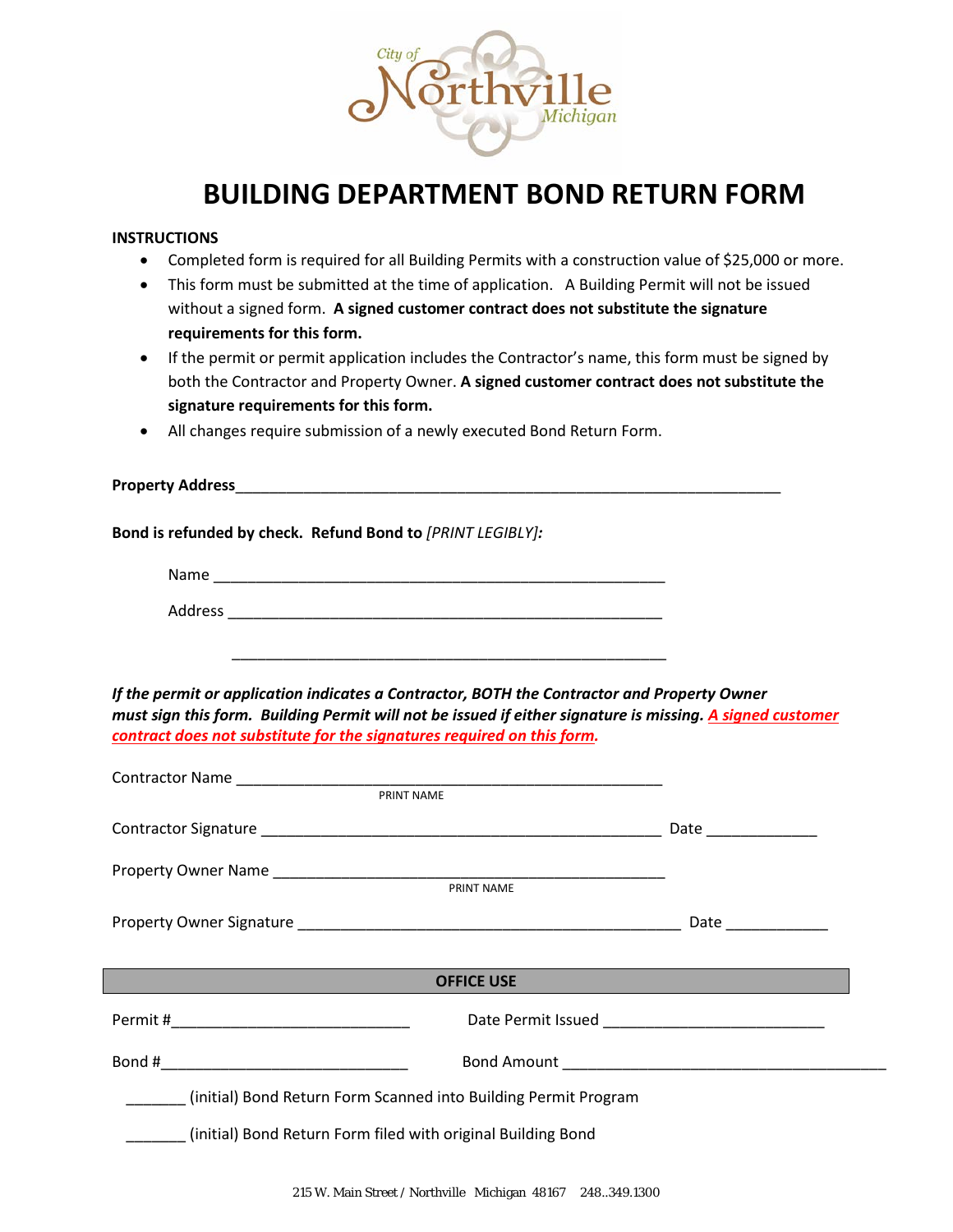

## **Construction Site Operation Standards**

#### **Dumpster placement**

Dumpsters shall be located on site only when necessary and placement shall be no closer than 5 feet from any side or rear property line and 2 feet from any front property line. If dumpster cannot be placed on-site, a temporary street right-ofway permit must be approved through the Department of Public Works (DPW). This permit application will be reviewed for pedestrian and vehicular safety and dumpster must have reflective barricades at each end.

#### **Construction noise**

Construction noise is permitted only between the hours of 7:00am through 6:00pm, unless a permit is first obtained from the City Manager. This includes noise produced by the erection (including excavating), demolition, alteration, or repair of any building, and the excavation of streets and highways.

#### **Construction site operations plan**

An operations plan shall be submitted with the permit application for the construction of new residential and commercial buildings, or if required by the Building Official, for other construction projects. This plan shall include, at a minimum, site logistics illustrating construction site access and egress points, material staging, lay-down and storage areas, safety fencing, tree protection fencing, location of dumpsters, portable toilets, and temporary on-site storage containers, parking plan for construction vehicles. If an on-site dumpster will not be utilized, the location and means of how scrap material will be stored should be shown.

#### **Construction site protective fencing**

Temporary construction fencing and other protective barriers, a minimum of 42 inches in height, shall be erected and maintained where hazardous work site conditions exist that could potentially cause public harm. Warranted conditions include basement excavations, demolitions that will take longer than one day, work adjacent to public access ways, work in-progress or materials/equipment stored on-site that may endanger the public. Temporary fencing/barriers must stay in place for a duration deemed necessary by the Building Official.

#### **Portable toilet placement**

A portable toilet shall be located no closer than 5 feet from any property line and shall be serviced and cleaned regularly to avoid becoming a public nuisance or health hazard. Portable toilet is defined as self-contained sewage holding facility that is not connected to a municipal sewer line and requires periodic sewage removal for proper disposal.

#### **Sidewalks and streets, maintaining clear and safe passage**

No person owning, building or repairing any house or other building shall permit any lumber, brick, plaster, mortar, earth, clay, sand, stone or other material to remain on the sidewalk or street after sunset of the day upon which it was placed there, without permission of the Building Official, subject to any safeguards he/she may prescribe. Sidewalks and streets impacted by construction sites shall be kept clean, free of obstructions, and passable for the entire duration of construction. If any dirt, mud, stone or other debris is deposited on any street or sidewalk, it shall be swept clean at the end of each day. Should any portion of the sidewalk need to be removed for any reason, a temporary sidewalk of compactable stone or asphalt shall be installed.

#### **Site cleanliness**

At no time shall common waste, food waste, or any waste items that can blow off site, be allowed to accumulate on the project site. Scrap building materials shall be consolidated to a single location behind the front building line of the house or stored in a container. Scrap building materials shall be disposed of on a weekly basis. No construction debris may be buried on site.